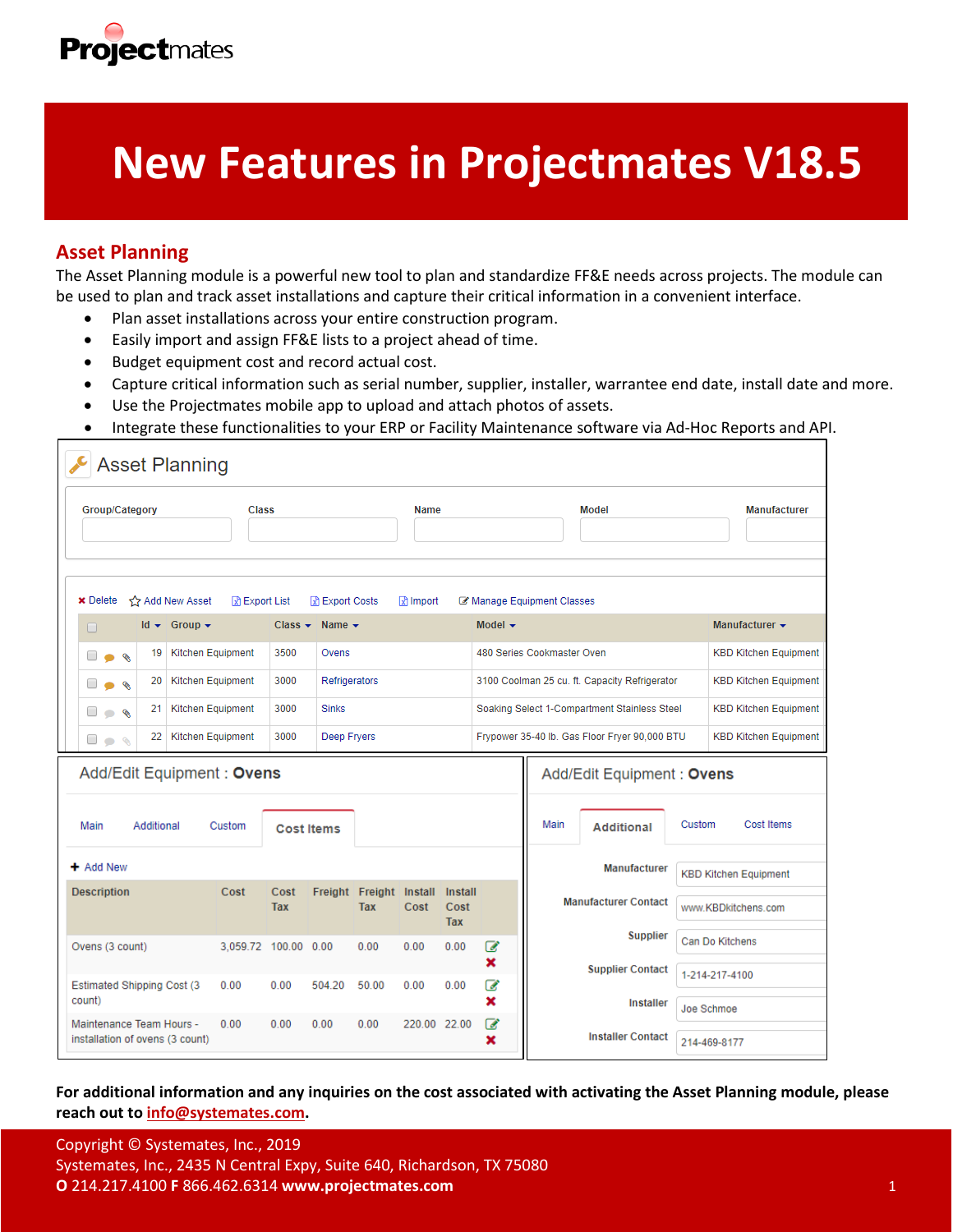

## **Ad-Hoc Reporting**

Enhancements have been made to Ad-Hoc reporting as well as report delivery for increased ease-of-use and additional reporting options.

- Item ID has been added as a reportable column across all ad-hoc reports.
- Project longitude and latitude have been added as reportable column across all ad-hoc reports.
- Ad-Hoc Reports now have sticky navigation—column headers will remain visible no matter how far down the report has been scrolled to.

| Project Name v                                             | Project Longitude ▼ | Project Latitude v | View Item $\star$          | $Id -$ | Total Budget (H) $\blacktriangledown$ | Anticipated Cost (M) $\star$ |  |
|------------------------------------------------------------|---------------------|--------------------|----------------------------|--------|---------------------------------------|------------------------------|--|
| TUUZ - AITIES IA - ZOZZ REGIDITU VVAY                      | 23.0479079007227    | 00991109921342     | Electrical                 | 31701  | <b>DZ 19,019.00</b>                   | 3109,044.20                  |  |
| 1007 - Dallas TX                                           | -96.7998657226563   | 32.7879447937012   | <b>Electrical</b>          | 31880  | \$224,006.64                          | \$193,460.28                 |  |
| 1004 - Allen TX - 820 Stacy Rd                             | -97.7419586181641   | 30.2829475402832   | Electrical                 | 32281  | \$218,868.00                          | \$180,804.00                 |  |
| Line Item Description (C): Equipment (4 Records)           |                     |                    |                            |        |                                       |                              |  |
|                                                            |                     |                    |                            |        |                                       | Sum: \$1,224,132.00          |  |
| 1001 - Avondale AZ - 21600 Central Ave                     | -112.349670410156   | 33 4353408813477   | Equipment                  | 31744  | \$346,632.00                          | \$299,364.00                 |  |
| 1002 - Ames IA - 2322 Red Bird Wav                         | -93.6479873657227   | 42.027904510498    | Equipment                  | 31777  | \$360,360.00                          | \$311.220.00                 |  |
| 1007 - Dallas TX                                           | -96.7998657226563   | 32.7879447937012   | Equipment                  | 31876  | \$367,224.00                          | \$317,148.00                 |  |
| 1004 - Allen TX - 820 Stacy Rd                             | -97.7419586181641   | 30.2829475402832   | Equipment                  | 32277  | \$358,800.00                          | \$296.400.00                 |  |
| Line Item Description (C): Existing Conditions (4 Records) |                     |                    |                            |        |                                       |                              |  |
|                                                            |                     |                    |                            |        |                                       | Sum: \$284,079.20            |  |
| 1001 - Avondale AZ - 21600 Central Ave                     | -112.349670410156   | 33.4353408813477   | <b>Existing Conditions</b> | 31735  | \$67,593.24                           | \$78,375.98                  |  |
| 1002 - Ames IA - 2322 Red Bird Way                         | -93.6479873657227   | 42.027904510498    | <b>Existing Conditions</b> | 31768  | \$70,270.20                           | \$61,061.36                  |  |
|                                                            |                     |                    | <b>Existing Conditions</b> | 31867  | \$71,608.68                           | \$66,843.86                  |  |
| $1007 - Dallas$ TX                                         | -96.7998657226563   | 32.7879447937012   |                            |        |                                       |                              |  |

#### **Excel Exports in .XLSX**

Exports that are in XLS format can now alternatively be set to download in XLSX format. To activate this feature, please contact [support@systemates.com.](mailto:support@systemates.com)

#### **Remove Users from Project (Site Admins)**

If a user is a Project Admin for more than one project and must be deactivated, a Site Admin had to previously manually assign a new Project Admin for each project. A new tool is available to designate a new Project Admin and remove the user from selected projects at once. To access this tool from the **Site Admin** area, access **Users and Contacts** > **Active Users**, and select the number of projects the user belongs to.

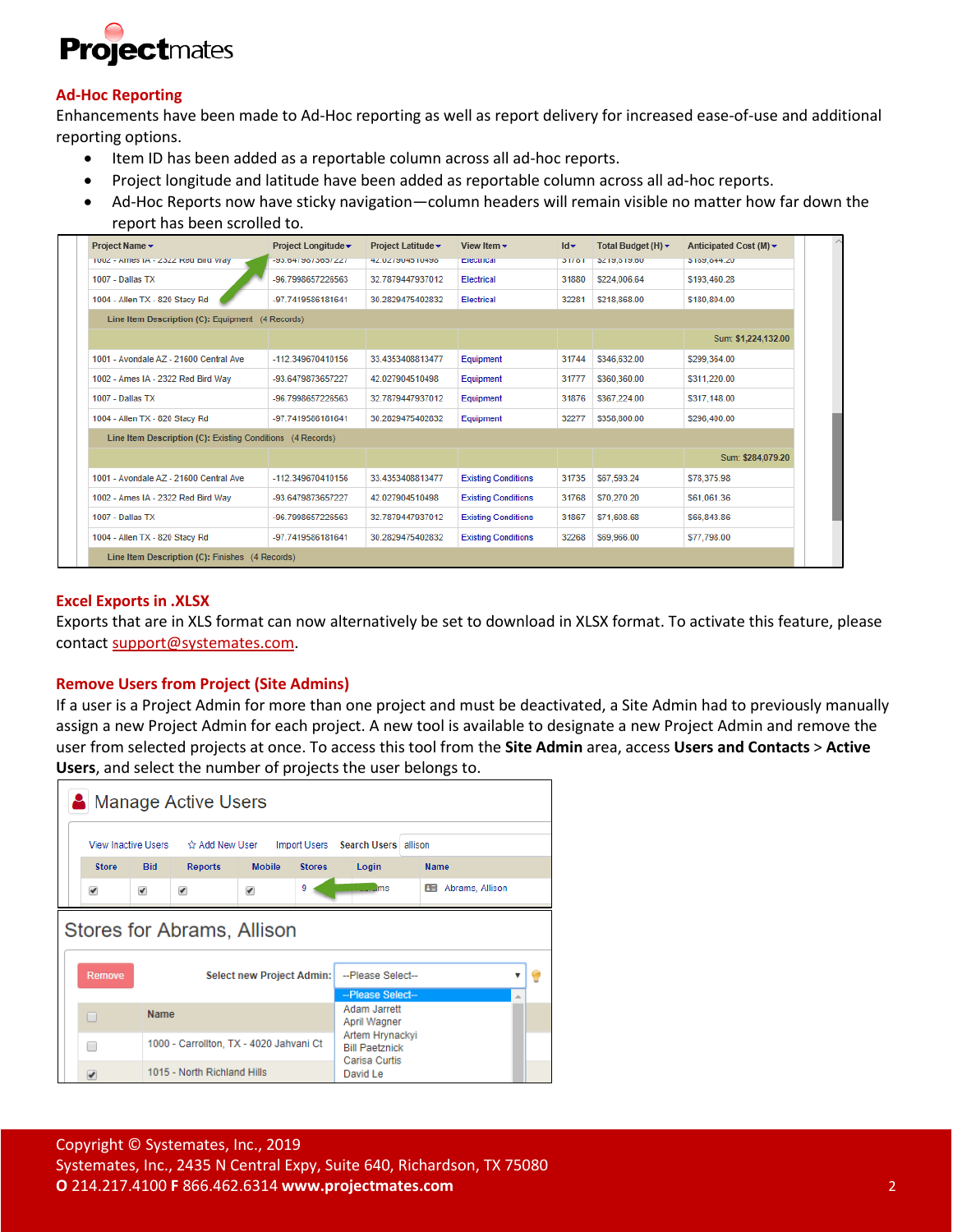

## **Multiple Default Profiles (Site & Project Admins)**

When creating a project, the Copy menu can now provide several Default Profiles to be selected. For information on how to configure multiple Default Profiles for your company, reach out t[o support@systemates.com.](mailto:support@systemates.com)

| <b>Store List</b>                                                                                      |                                                      |  |
|--------------------------------------------------------------------------------------------------------|------------------------------------------------------|--|
| Default profile (Master Template - Renovation)<br>Default profile (Master Template - New Construction) | Copy From<br>→<br>$\overline{\mathbf{f}}$<br>Copy To |  |
|                                                                                                        | <b>New Project</b><br>→<br>←                         |  |

## **Project Info – Read Only Fields (Site Admins)**

Site admins can now configure Read-Only Text Box fields into Project Info. As the name suggests, these fields cannot be normally edited through the Project Info area of a project, and must be done so through an instant integration or API. For clients that update Project Info as part of an integration or API, this is a great way of ensuring sensitive data cannot be edited accidentally.

| Site Localization for                                                                                               | <b>Project Manager</b>                       | <b>Project Year</b>                            |
|---------------------------------------------------------------------------------------------------------------------|----------------------------------------------|------------------------------------------------|
| "/String/General/Project/CustomField4"                                                                              | Joe Shmoe                                    | 2019                                           |
| <b>Description</b><br>CustomField04: Displays on Project Info General Tab; used on listing page<br>and in Portfolio | Region<br>Central<br>$\overline{\mathbf{v}}$ | <b>Project Type</b><br><b>New Construction</b> |
| Value                                                                                                               |                                              |                                                |
| Project Type                                                                                                        |                                              |                                                |
| <b>Type</b>                                                                                                         |                                              |                                                |
| TextBoxReadOnly                                                                                                     |                                              |                                                |
| CSS Style                                                                                                           |                                              |                                                |
| Example: width:300px;height:150px                                                                                   |                                              |                                                |
| Prev Item ▶ Next Item<br>Save<br>$\blacksquare$                                                                     |                                              |                                                |